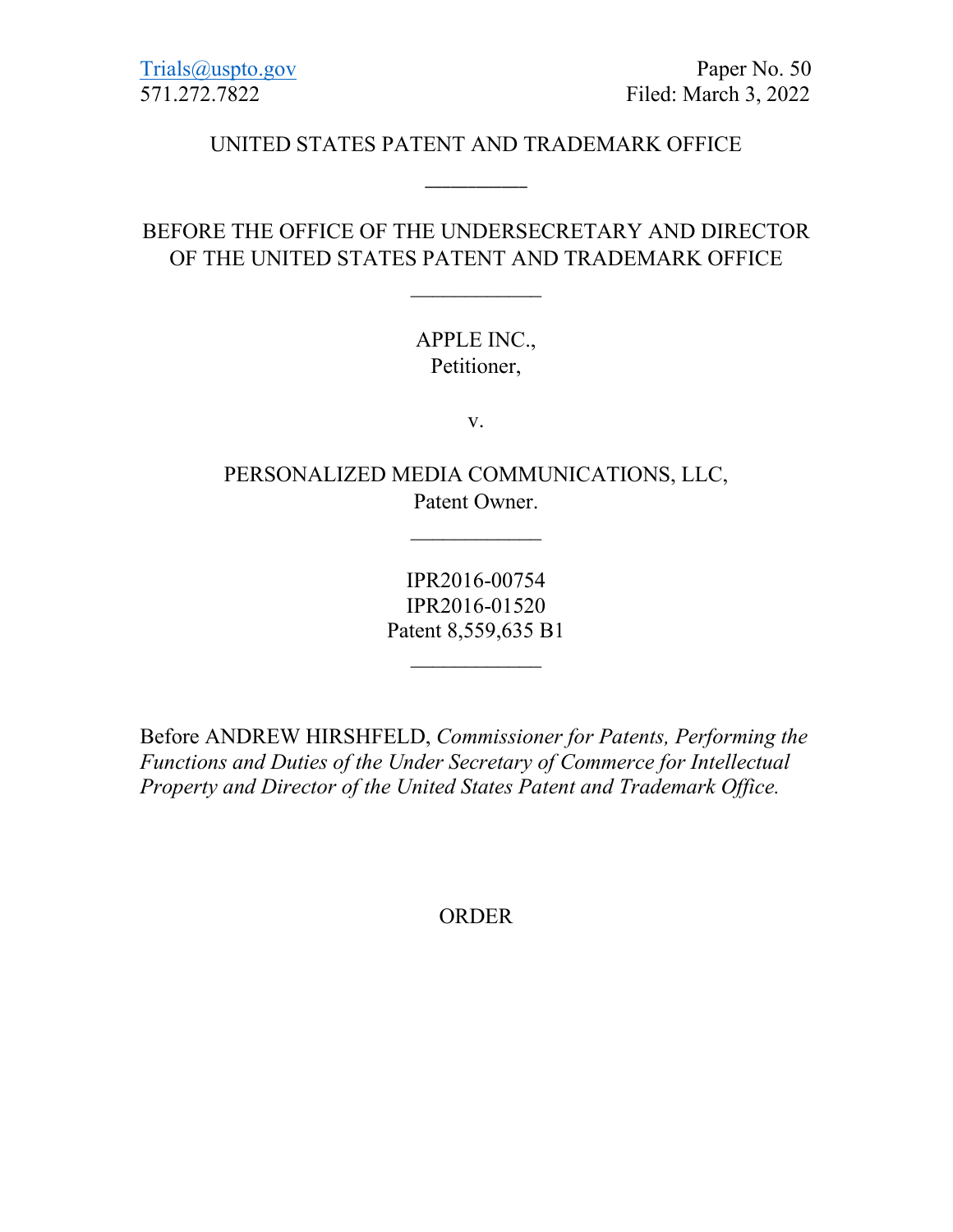# IPR2016-00754, IPR2016-01520 Patent 8,559,635 B1

l

Personalized Media Communications, LLC ("Patent Owner") requests Director review of two separate Final Written Decisions issued by the Patent Trial and Appeal Board ("Board") determining certain claims of U.S. Patent No. 8,559,635 B1 ("the '635 patent") unpatentable (IPR2016-00754, Paper 41; IPR2016-01520, Paper 38). [1](#page-1-0) *See* Paper 48; Ex. 3100. The Board found claims 4, 7, 13, 21, and 28–30 unpatentable in IPR2016-00754, and claims 3, 18, 20, 32, and 33 unpatentable in IPR2016-01520. Paper 41; IPR2016- 01520, Paper 38. In both decisions, the Board construed the terms "encrypted" and "decrypted," determining that neither term was limited to scrambling and descrambling operations on digital information, but could also include scrambling and descrambling on analog information. *See* Paper 41 at 7–18.

Patent Owner argues that Director review is appropriate because the Board erred by adopting erroneous claim constructions for "encrypted" and "decrypted." Paper 48, 4–9. Patent Owner argues that the Board applied a similar analysis in its final written decision in *Apple Inc. v. Personalized Media Communications, LLC*, IPR2016-00755, Paper 42 (PTAB Feb. 14, 2019), which the U.S. Court of Appeals for the Federal Circuit reversed in relevant part on the issue of claim construction. *See* Paper 48 at 1–2, 4–18 (citing *Personalized Media Communications, LLC v. Apple Inc.*, 952 F.3d 1336, 1339 (Fed. Cir. 2020) (construing the term "encrypted digital

<span id="page-1-0"></span><sup>&</sup>lt;sup>1</sup> The Final Written Decision in IPR2016-00754 is representative of both the decisions in IPR2016-00754 and IPR2016-01520. The request for Director review in IPR2016-00754 is also representative of the request in IPR2016- 01520. Accordingly, all citations are to IPR2016-00754 Paper and Exhibit numbers, unless otherwise noted.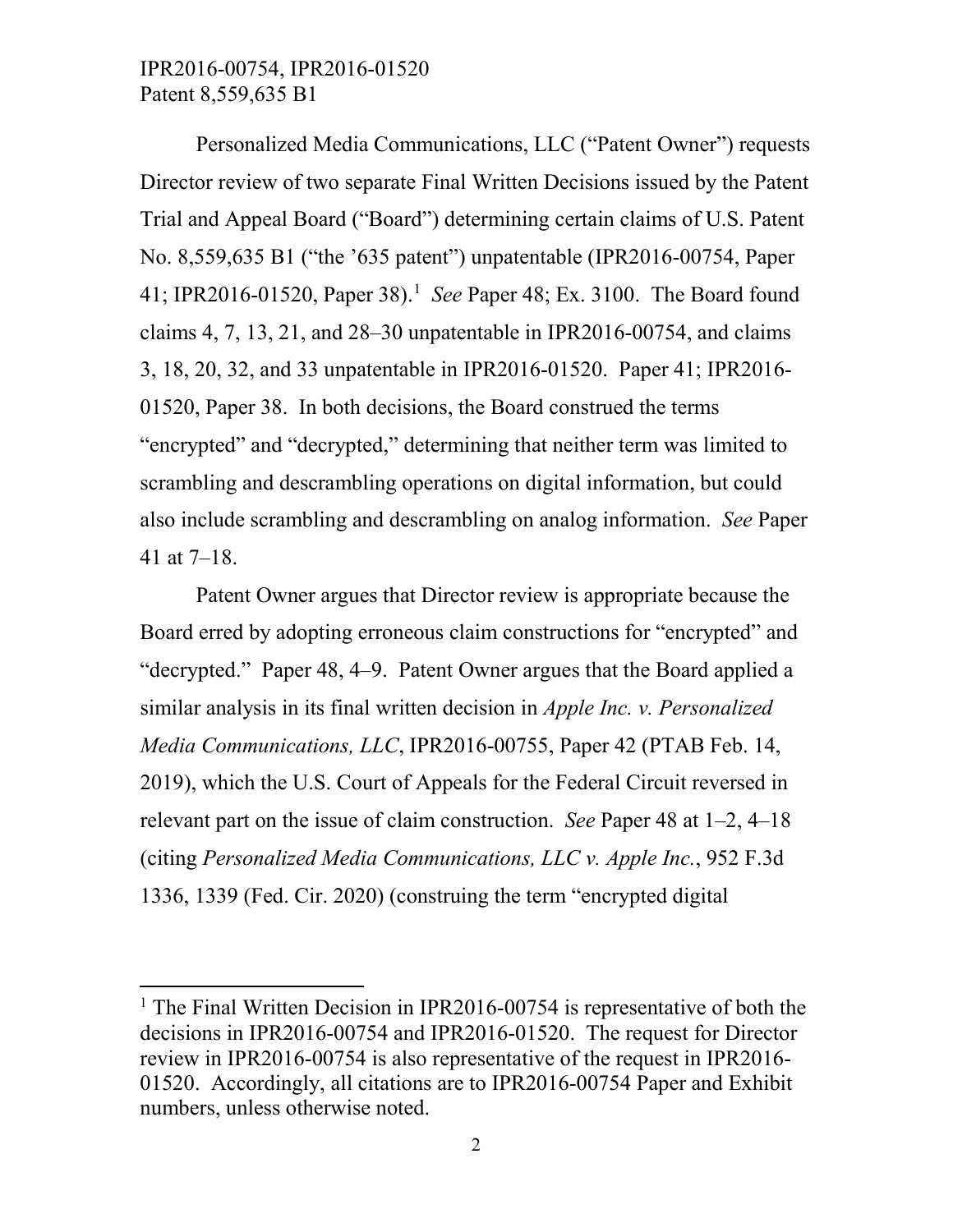## IPR2016-00754, IPR2016-01520 Patent 8,559,635 B1

information transmission including encrypted information" as limited to digital information) ("*PMC*")).

I have considered Patent Owner's requests. The Board's claim construction analysis for the terms "encrypted" and "decrypted" in the cases is substantially similar to the Board's related analysis of the term "encrypted digital information transmission including encrypted information" at issue in the Federal Circuit case noted above. As such, I grant Director review, vacate the prior Final Written Decisions, and remand the cases for the Board to address its claim construction for the terms "encrypted" and "decrypted" in light of the Federal Circuit's decision in *PMC. See PMC*, 952 F.3d at 1339–46.

Based on the foregoing, it is:

ORDERED that the Board's Final Written Decisions (IPR2016- 00754, Paper 41 and IPR2016-01520, Paper 38) are vacated; and

FURTHER ORDERED that the Board shall issue new final written decisions that address the Federal Circuit's claim construction in *Personalized Media Communications, LLC v. Apple Inc.*, 952 F.3d 1336 (Fed. Cir. 2020).